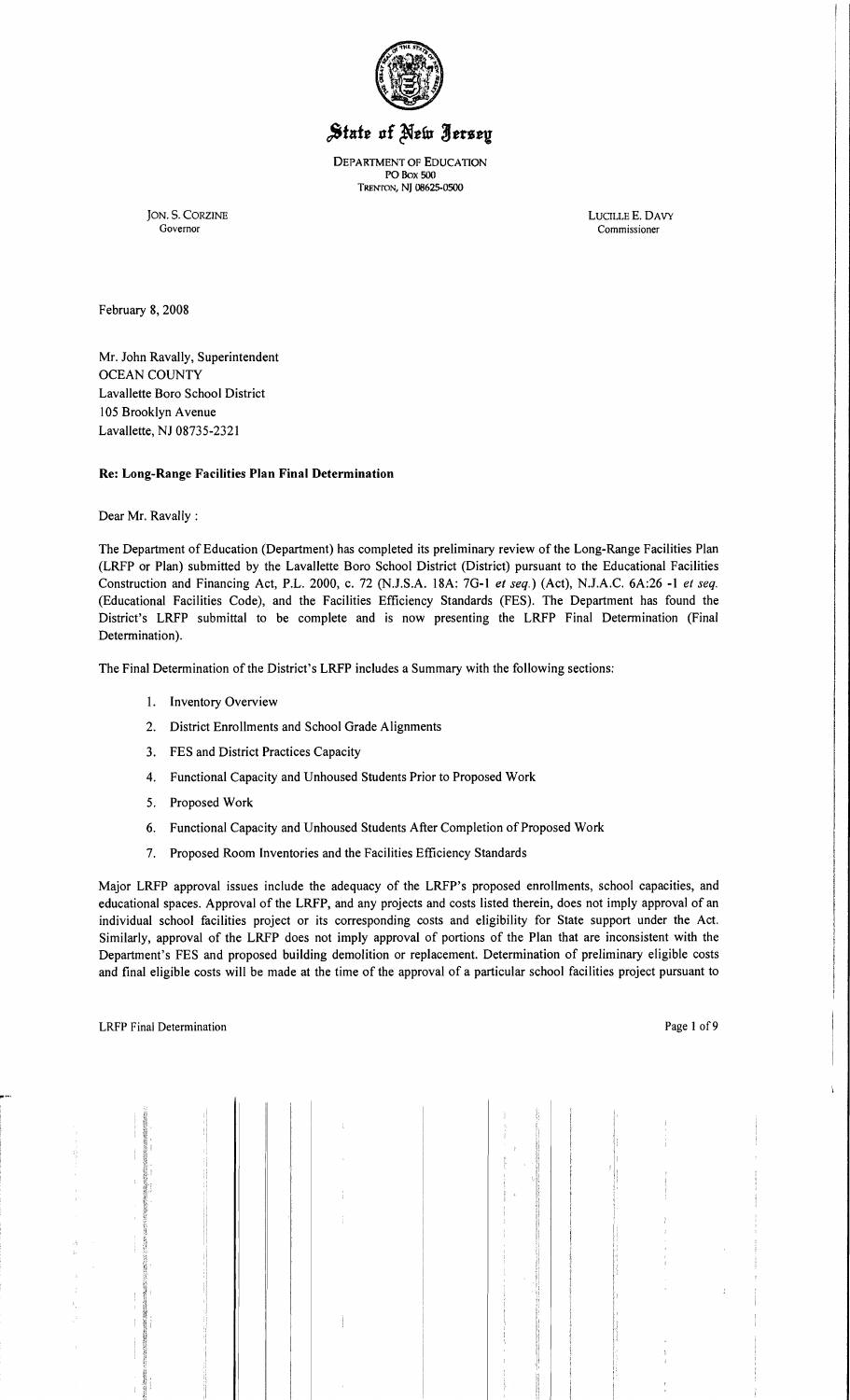process, pursuant to NJ.S.A. 18A:7G-7b, to support proposed building demolition or replacement. The feasibility study should demonstrate that a building might pose a risk to the safety of the occupants after rehabilitation or that rehabilitation is not cost-effective.

Following the approval of the LRFP, the District may submit an amendment to the approved LRFP for Department review. Unless and until an amendment to the LRFP is submitted to and approved by the Commissioner of the Department pursuant to NJ.S.A. 18A:7G-4(c), the approved LRFP shall remain in effect. The District may proceed with the implementation of school facilities projects that are consistent with the approved LRFP whether or not the school facilities project contains square footage that may be ineligible for State support.

We trust that this document will adequately explain the Final Determination and allow the District to move forward with the initiation of projects within its LRFP. Please contact H. Lyle Jones, Regional Director at the Office of School Facilities at (609) 943·5452 with any questions or concerns that you may have.

Sincerely,

fucile Endan

Lucille E. Davy Commissioner

Enclosure

c: Willa Spicer, Deputy Commissioner John Hart, Chief of Staff Rochelle Hendricks, Assistant Commissioner, Division of District and School Improvement Kathryn Forsyth, Director of Public Information Dr. Bruce Greenfield, Ocean County Superintendent of Schools Bernard E. Piaia, Director, School Facilities, Office of the Chief of Staff H. Lyle Jones, Regional Director, School Facilities, Office of the Chief of Staff John Isaac, County Manager, School Facilities, Office of the Chief of Staff

 $\mathbf{H}$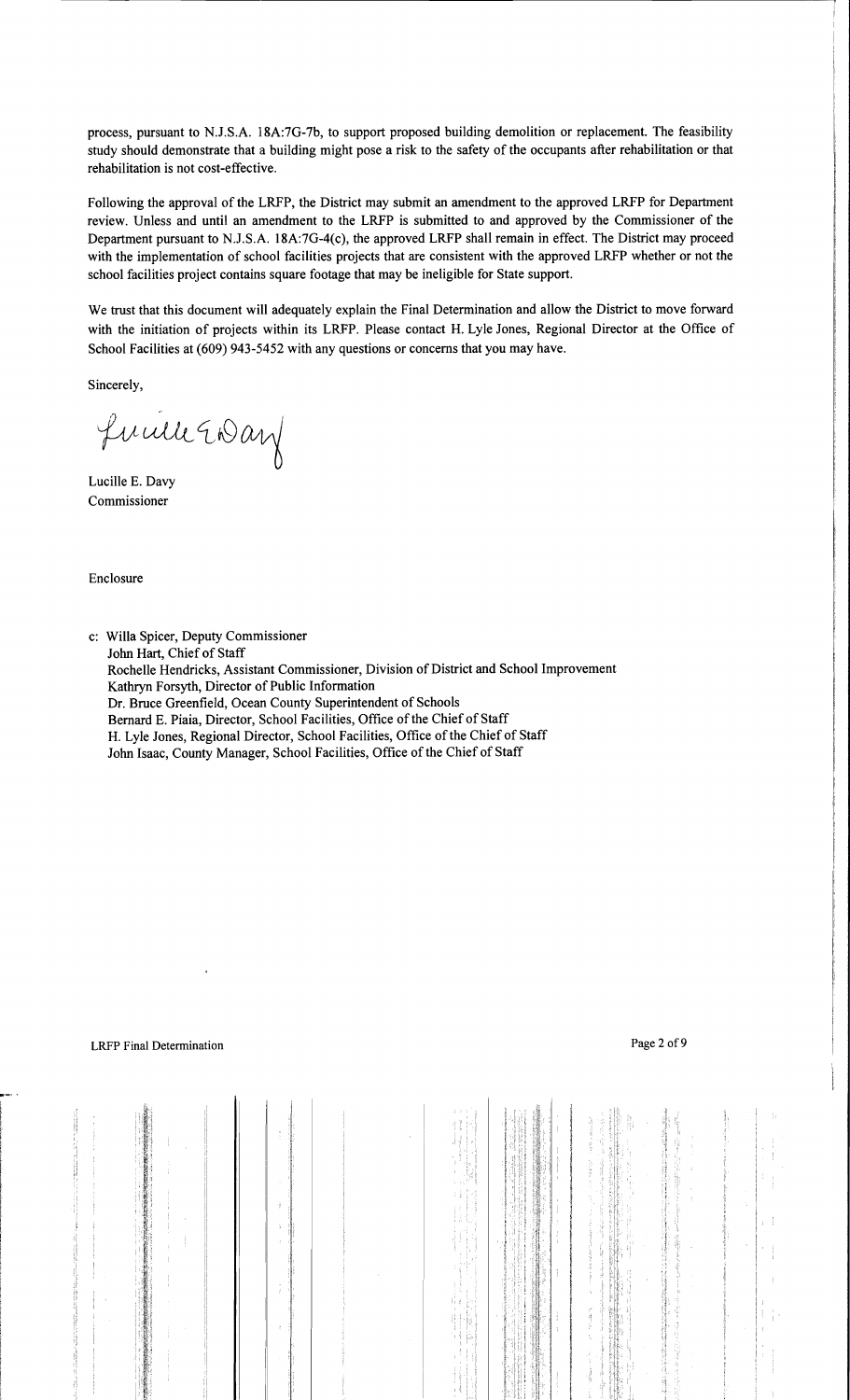## LONG-RANGE FACILITIES PLAN

# Final Determination Summary

#### Lavallette Boro School District

The Department of Education (Department) has completed its review of the Long-Range Facilities Plan (LRFP or Plan) submitted by the Lavallette Boro School District (District) pursuant to the Educational Facilities Construction and Financing Act, *PL.* 2000, c.72 (N.l.S.A. 18A:7G-l *et seq.)* (Act), NJ.A.C. 6A:26-1 et seq. (Educational Facilities Code), and the Facilities Efficiency Standards (FES).

This is the Department's Final Determination Summary (Summary) of the LRFP. The Summary is based on the standards set forth in the Act, the Educational Facilities Code, the FES, District entered data in the LRFP and Project Application and Tracking System (LRFP website), and District supplied supporting documentation. The Summary consists of seven sections. The referenced reports in *italic* text are standard LRFP reports available on the Department's LRFP website.

#### 1. Inventory Overview

The District provides services for students in grades K-8. The predominant existing school grade configuration is K-8. The predominant proposed school grade configuration is K-8. The District is classified as an "Under 55" district for funding purposes.

The District identified existing and proposed schools, sites, buildings, playgrounds, playfields, and parking lots in its LRFP. The total number of existing and proposed district-owned or leased schools, sites, and buildings are listed in Table 1. A detailed description of each asset can be found in the LRFP website report titled *"Site Asset Inventory Report. "* 

|                                                      | <b>Existing</b> | <b>Proposed</b> |
|------------------------------------------------------|-----------------|-----------------|
| Sites:                                               |                 |                 |
| <b>Total Number of Sites</b>                         |                 |                 |
| Number of Sites with no Buildings                    |                 |                 |
| Number of Sites with no Instructional Buildings      |                 |                 |
| <b>Schools and Buildings:</b>                        |                 |                 |
| <b>Total Number of Schools</b>                       |                 |                 |
| Total Number of Instructional Buildings              |                 |                 |
| Total Number of Administrative and Utility Buildings |                 |                 |
| Total Number of Athletic Facilities                  |                 |                 |
| Total Number of Parking Facilities                   |                 |                 |
| Total Number of Temporary Facilities                 |                 |                 |

#### Table 1: Inventory Summary

As directed by the Department, incomplete school facilities projects that have project approval from the Department are represented as "existing" in the Plan. District schools with incomplete approved projects that include new construction or the reconfiguration of existing program space are as follows: *n/a.*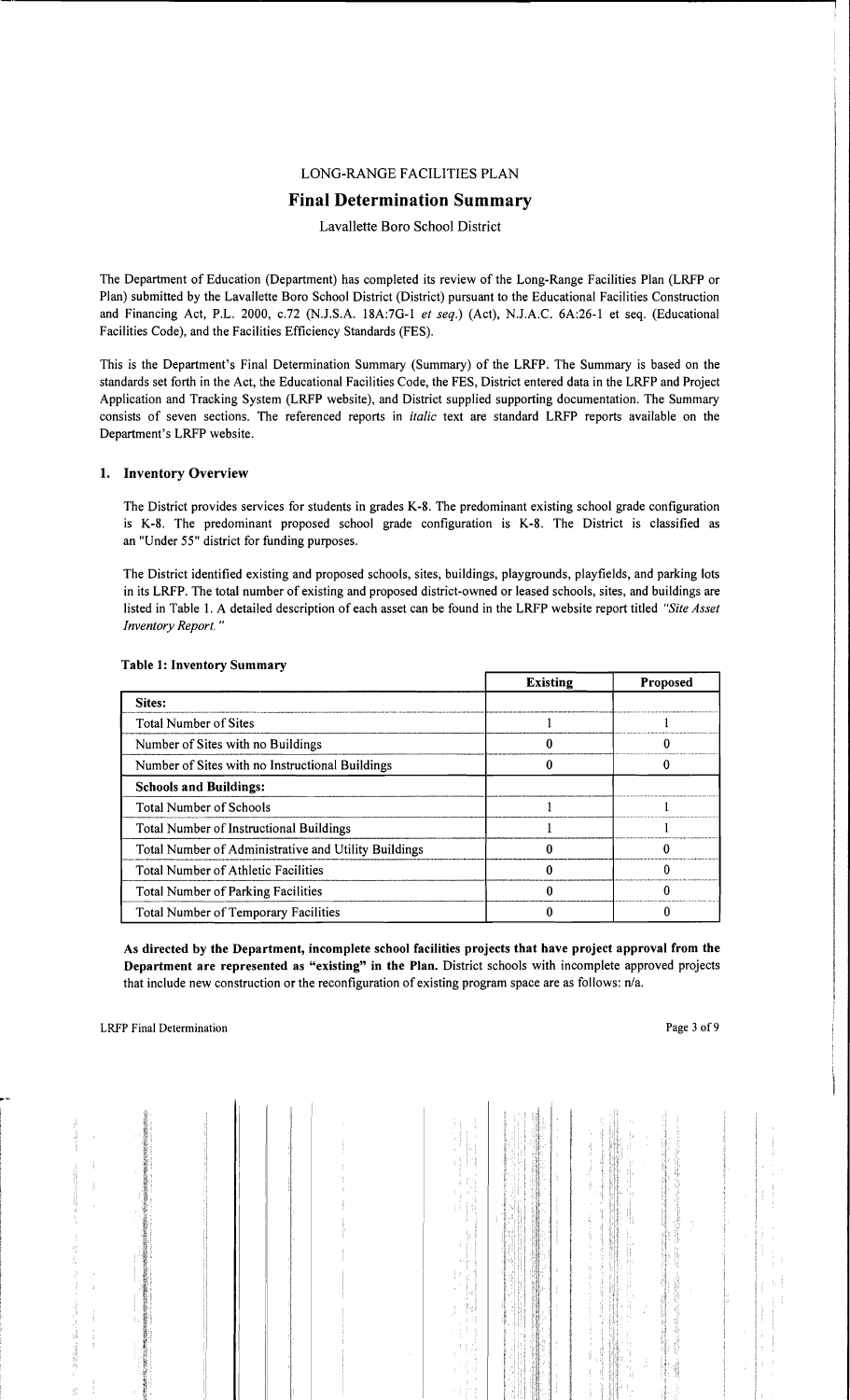Major conclusions are as follows:

- The District is proposing to maintain the existing number of District-owned or leased sites.
- The District is proposing to maintain the existing number of District-owned or operated schools.
- The District is proposing to maintain the existing number of District-owned or leased instructional buildings. The District is proposing to maintain the existing number of District-owned or leased noninstructional buildings.

FINDINGS The Department has determined that the proposed inventory is adequate for review of the District's LRFP. However, the LRFP determination does not imply approval of an individual school facilities project listed within the LRFP. The District must submit individual project applications for project approval. If building demolition or replacement is proposed, the District must submit a feasibility study, pursuant to NJ.S.A. 18A:7G-7b, as part of the application for the specific school facilities project.

## 2. District Enrollments and School Grade Alignments

The District determined the number of students, or "proposed enrollments," to be accommodated in the LRFP on a district-wide basis and in each school. The District's existing and proposed enrollments and the cohortsurvival projection provided by the Department on the LRFP website are listed in Table 2. Detailed information can be found in the LRFP website report titled *"Enrollment Projection Detail.* " Existing and proposed school enrollments and grade alignments can be found in the report titled *"Enrollment and School Grade Alignment. "* 

|                             | <b>Actual Enrollments</b><br>2006 | <b>District Proposed</b><br><b>Enrollments</b> | <b>Department's LRFP</b><br><b>Website Projection</b> |
|-----------------------------|-----------------------------------|------------------------------------------------|-------------------------------------------------------|
| Grades K-12:                |                                   |                                                |                                                       |
| Grades K-5, including SCSE  | 93                                | 86                                             | 86                                                    |
| Grades 6-8, including SCSE  | 50                                | 53                                             | 53                                                    |
| Grades 9-12, including SCSE |                                   |                                                |                                                       |
| <b>Totals K-12</b>          | 143                               | 139                                            | 139                                                   |
| Pre-Kindergarten:           |                                   |                                                |                                                       |
| Pre-Kindergarten, Age 3     |                                   |                                                |                                                       |
| Pre-Kindergarten, Age 4     |                                   |                                                |                                                       |
| Pre-Kindergarten, SCSE      |                                   |                                                |                                                       |

#### Table 2: Enrollment Comparison

*"SCSE"* = *Self-Contained Special Education* 

Major conclusions are as follows:

- The District elected to use the Department's LRFP website projection. Supporting documentation was submitted to the Department as required to justify the proposed enrollments.
- The District is planning for declining enrollments.
- The District is not an ECPA (Early Childhood Program Aid) District.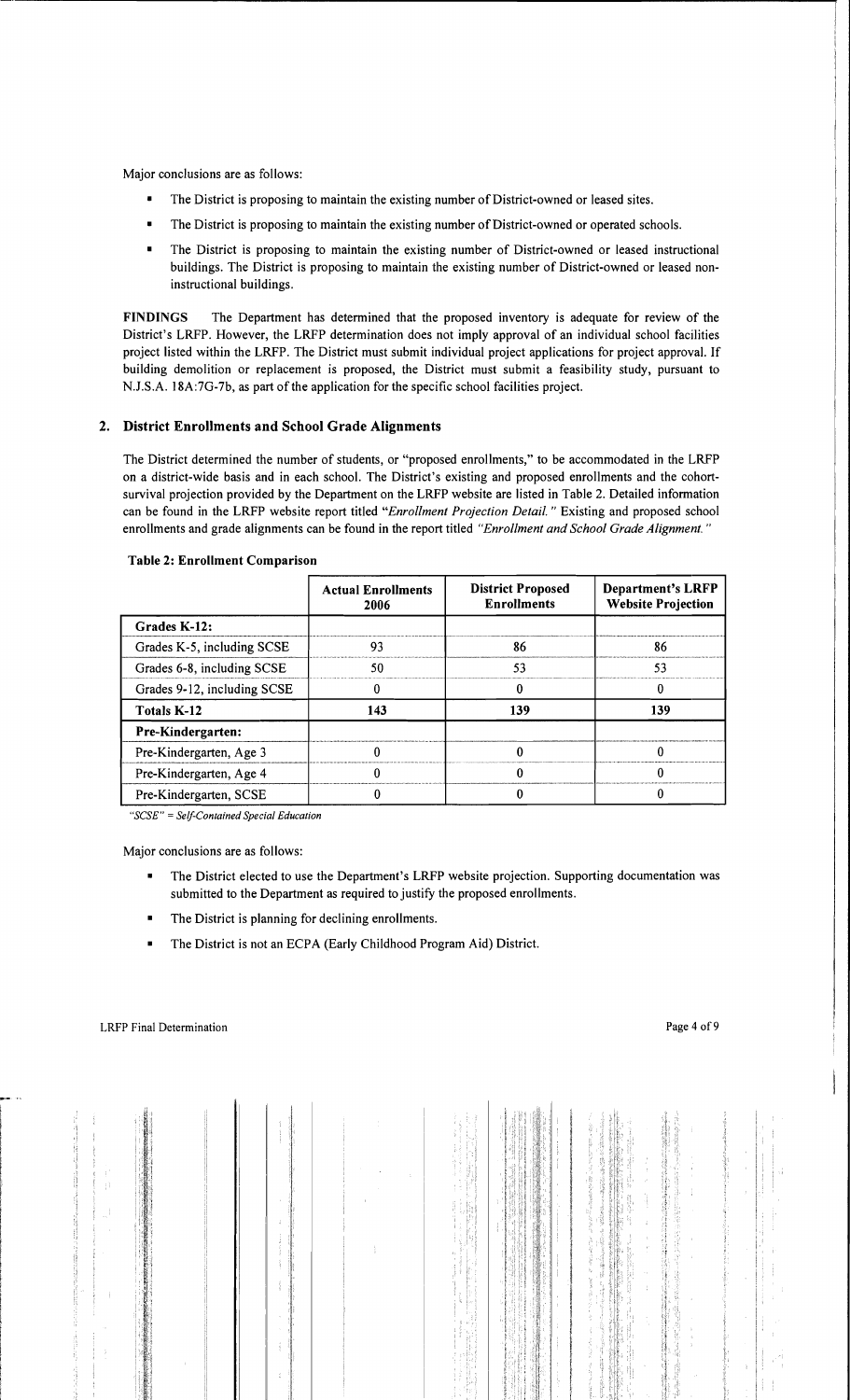FINDINGS The Department has determined that the District's proposed enrollments are supportable for review of the District's LRFP. The Department will require a current enrollment projection at the time an application for a school facilities project is submitted incorporating the District's most recent Fall Enrollment Report in order to verify that the LRFP's planned capacity is appropriate for the updated enrollments.

#### 3. FES and District Practices Capacity

The proposed room inventories for each school were analyzed to determine whether the LRFP provides adequate capacity for the proposed enrollments. Two capacity calculation methods, called *"FES Capacity"* and *"District Practices Capacity,* " were used to assess existing and proposed school capacity in accordance with the FES and District program delivery practices. A third capacity calculation, called *"Functional Capacity, "*  detennines Unhoused Students and potential State support for school facilities projects. Functional Capacity is analyzed in Section 5 of this Summary.

- *FES Capacity* only assigns capacity to pre-kindergarten *(if district-owned or operated),* kindergarten, general, and self-contained special education classrooms. No other room types are considered to be capacity-generating. Class size is based on the FES and is prorated for classrooms that are sized smaller than FES classrooms. FES Capacity is most accurate for elementary schools, or schools with non-departmentalized programs, in which instruction is "homeroom" based. This capacity calculation may also be accurate for middle schools depending upon the program structure. However, this method usually significantly understates available high school capacity since specialized spaces that are typically provided in lieu of general classrooms are not included in the capacity calculations.
- *District Practices Capacity* allows the District to include specialized room types in the capacity calculations and adjust class size to reflect actual practices. This calculation is used to review capacity and enrollment coordination in middle and high schools.

A capacity utilization factor in accordance with the FES is included in both capacity calculations. A 90% capacity utilization rate is applied to classrooms serving grades K-8. An 85% capacity utilization rate is applied to classrooms serving grades 9-12. No capacity utilization factor is applied to preschool classrooms.

Table 3 provides a summary of existing and proposed district-wide capacities. Detailed infonnation can be found in the LRFP website report titled *"FES and District Practices Capacity. "* 

|                                                 | <b>Total FES Capacity</b> | <b>Total District Practices Capacity</b> |
|-------------------------------------------------|---------------------------|------------------------------------------|
| $(A)$ Proposed Enrollments                      | 139                       | 139                                      |
| (B) Existing Capacity                           | 169.62                    | 251.60                                   |
| *Existing Capacity Status (B)-(A)               | 30.62                     | 112.60                                   |
| $(C)$ Proposed Capacity                         | 169.62                    | 251.60                                   |
| <i><b>*Proposed Capacity Status (C)-(A)</b></i> | 30.62                     | 112.60                                   |

#### Table 3: FES and District Practices Capacity Summary

\*' *Positive numbers signify surplus capacity; negative numbers signify inadequate capacity. Negative values for District Practices capacity are acceptable* if*proposed enrollments do not exceed 100% capacity utilization.* 

Major conclusions are as follows:

• The District has appropriately coordinated proposed school capacities and enrollments in the LRFP.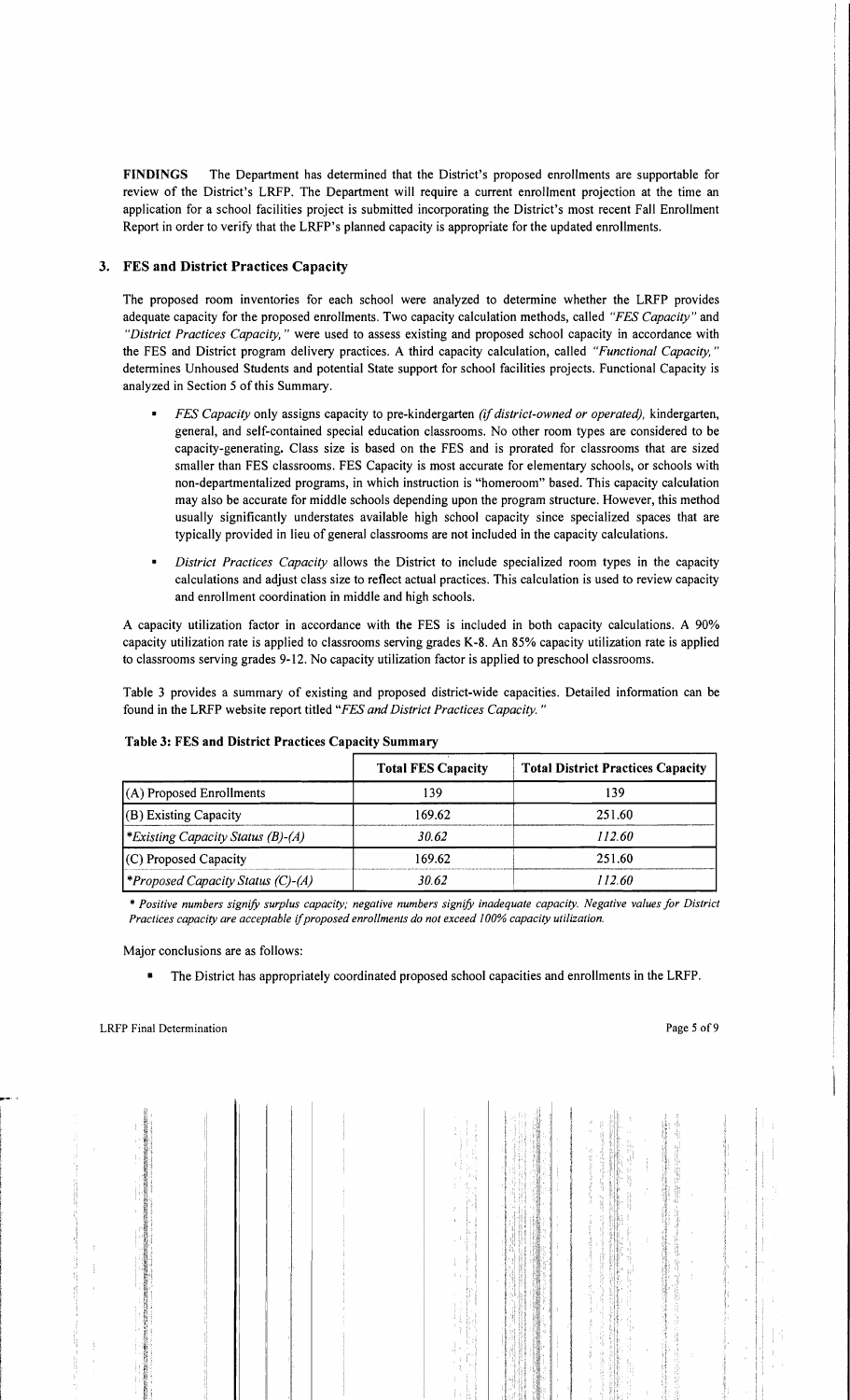• Adequate justification has been provided by the District if capacity for a school deviates from the proposed enrollments by more than 5%.

FINDINGS The Department has determined that the proposed District capacity, in accordance with the proposed enrollments, is adequate for review of the District's LRFP. The Department will require a current enrollment projection at the time an application for a school facilities project is submitted, incorporating the District's most recent Fall Enrollment Report, in order to verify that the LRFP's planned capacity meets the District's updated enrollments.

## 4. Functional Capacity and Unhoused Students Prior to Proposed Work

*Functional Capacity* was calculated and compared to the proposed enrollments to provide a preliminary estimate of Unhoused Students and new construction funding eligibility. Functional Capacity is the adjusted gross square footage of a school building *(total gross square feet minus excluded space)* divided by the minimum area allowance per Full-time Equivalent student for the grade level contained therein. Unhoused Students is the number of students projected to be enrolled in the District that exceeds the Functional Capacity of the District's schools pursuant to N.lA.C. 6A:26-2.2(c).

*"Excluded Square Feet"* in the LRFP Functional Capacity calculation includes (1) square footage exceeding the FES for any pre-kindergarten, kindergarten, general education, or self-contained special education classroom; (2) grossing factor square footage *(corridors, stairs, mechanical rooms, etc.)* that exceeds the FES allowance, and (3) square feet proposed to be demolished or discontinued from use. Excluded square feet may be revised during the review process for individual school facilities projects.

Table 4 provides a preliminary assessment of Functional Capacity, Unhoused Students, and Estimated Maximum Approved Area for the various grade groups in accordance with the FES. Detailed information concerning the calculation and preliminary excluded square feet can be found in the LRFP website reports titled *"Functional Capacity and Unhoused Students"* and *"Functional Capacity Excluded Square Feet. "* 

|                      |            | B          |                 |                |                          |
|----------------------|------------|------------|-----------------|----------------|--------------------------|
|                      |            | Estimated  |                 | D              | $E = C \times D$         |
|                      | A          | Existing   | $C = A-B$       | Area           | <b>Estimated Maximum</b> |
|                      | Proposed   | Functional | Unhoused        | Allowance      | Approved Area for        |
|                      | Enrollment | Capacity   | <b>Students</b> | (gsf/students) | <b>Unhoused Students</b> |
| Elementary $(K-5)^*$ | 86         | 142.63     | 0.00            | 125.00         | 0.00                     |
| Middle $(6-8)$       | 53         | 87.90      | 0.00            | 134.00         | 0.00                     |
| High (9-12)          | 0          | 0.00       | 0.00            | 151.00         | 0.00                     |
| Totals K-12          | 139        | 230.53     |                 |                |                          |

| Table 4: Functional Capacity and Unhoused Students Prior to Proposed Work |
|---------------------------------------------------------------------------|
|---------------------------------------------------------------------------|

*\*Pre-kindergarten students are not included in the calculations.* 

Major conclusions are as follows:

• The calculations for "Estimated Existing Functional Capacity" include school facilities projects that have been approved by the Department but were not under construction or complete at the time of Plan submission.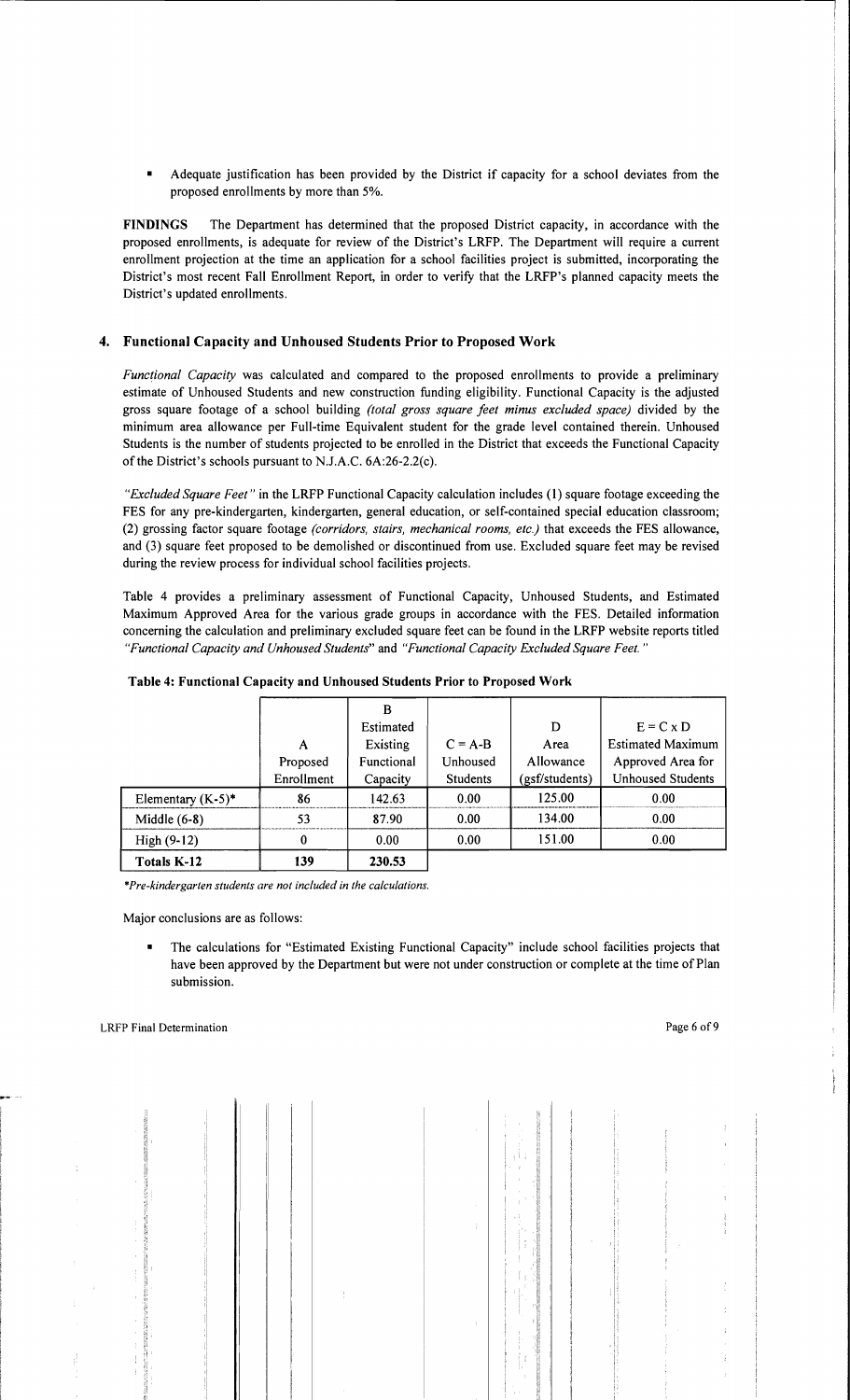- The District, based on the preliminary LRFP assessment, does not have Unhoused Students for the following FES grade groups: Grades K-5, 6-8, 9-12.
- The District, based on the preliminary LRFP assessment, has Unhoused Students for the following FES grade groups: n/a.
- The District is not an ECPA district. Therefore, pre-kindergarten students are not included in the calculations. Unhoused pre-kindergarten self-contained special education students are eligible for State support. A determination of square footage eligible for State support will be made at the time an application for a specific school facilities project is submitted to the Department for review and approval.
- The District is not proposing to demolish or discontinue the use of existing District-owned instructional space. The Functional Capacity calculation excludes square feet proposed to be demolished or discontinued for the following FES grade groups: n/a.

FINDINGS Functional Capacity and Unhoused Students calculated in the LRFP are preliminary estimates. Justification for square footage in excess of the FES and the determination of additional excluded square feet, Preliminary Eligible Costs (PEC), and Final Eligible Costs (FEC) will be included in the review process for specific school facilities projects. A feasibility study undertaken by the District is required if building demolition or replacement is proposed per NJ.A.C. 6A:26-2.3(b)( 10).

#### 5. Proposed Work

The District was instructed to review the condition of its facilities and sites and to propose corrective *"system"*  and *"inventory"* actions in its LRFP. *"System"* actions upgrade existing conditions without changing spatial configuration or size. Examples of system actions include new windows, finishes, and mechanical systems. *"Inventory"* actions address space problems by removing, adding, or altering sites, schools, buildings and rooms. Examples of inventory actions include building additions, the reconfiguration of existing walls, or changing room use.

Table 5 summarizes the type of work proposed in the District's LRFP for instructional buildings. Detailed information can be found in the LRFP website reports titled *"Site Asset Inventory," "LRFP Systems Actions Summary,* " *and "LRFP Inventory Actions Summary. "* 

| <b>Type of Work</b>                                            | <b>Work Included in LRFP</b> |  |
|----------------------------------------------------------------|------------------------------|--|
| <b>System Upgrades</b>                                         | N٥                           |  |
| <b>Inventory Changes</b>                                       |                              |  |
| Room Reassignment or Reconfiguration                           | N٥                           |  |
| <b>Building Addition</b>                                       | N٥                           |  |
| New Building                                                   | N٥                           |  |
| Partial or Whole Building Demolition or Discontinuation of Use | N٥                           |  |
| New Site                                                       | N٥                           |  |

#### Table 5: Proposed Work. for Instructional Buildings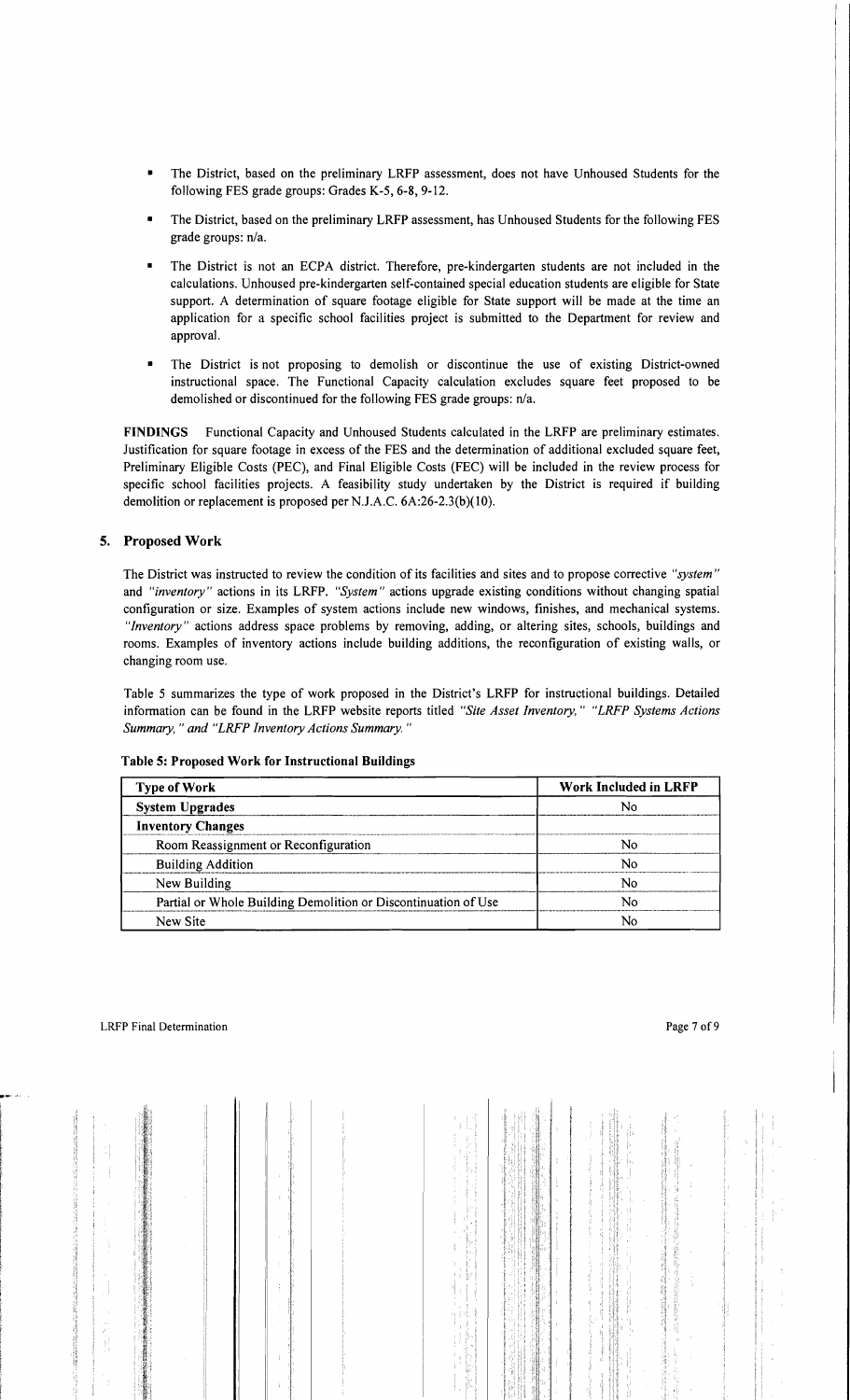Major conclusions are as follows:

- The District has not proposed system upgrades in one or more instructional buildings.
- $\blacksquare$  The District has not proposed inventory changes,  $\mathbf{n}/\mathbf{a}$ , in one or more instructional buildings.
- The District has not proposed new construction in lieu of rehabilitation in one or more instructional buildings.

Please note that costs represented in the LRFP are for capital planning purposes only. Estimated costs are not intended to represent preliminary eligible costs or final eligible costs of approved school facilities projects.

The Act (NJ.S.A. 18A:7G-7b) provides that all school facilities shall be deemed suitable for rehabilitation unless a pre-construction evaluation undertaken by the District demonstrates to the satisfaction of the Commissioner that the structure might pose a risk to the safety of the occupants even after rehabilitation or that rehabilitation is not cost-effective. Pursuant to NJ.A.C. 6A:26-2.3(b)(10), the Commissioner may identify school facilities for which new construction is proposed in lieu of rehabilitation for which it appears from the information presented that new construction is justified, provided, however, that for such school facilities so identified, the District must submit a feasibility study as part of the application for the specific school facilities project. The cost of each proposed building replacement is compared to the cost of additions or rehabilitation required to eliminate health and safety deficiencies and to achieve the District's programmatic model.

Facilities used for non-instructional or non-educational purposes are ineligible for State support under the Act. However, projects for such facilities shall be reviewed by the Department to determine whether they are consistent with the District's LRFP and whether the facility, if it is to house students (full or part time) conforms to educational adequacy requirements. These projects shall confonn to all applicable statutes and regulations.

**FINDINGS** The Department has detennined that the proposed work is adequate for review of the District's LRFP. However, Department approval of proposed work in the LRFP does not imply that the District may proceed with a school facilities project. The District must submit individual project applications with cost estimates for Department project approval. Both school facilities project approval and other capital project review require consistency with the District's approved LRFP.

## **6. Functional Capacity and Unhoused Students After Completion** of Proposed **Work**

The *Functional Capacity* of the District's schools *after* completion of the scope of work proposed in the LRFP was calculated to highlight any remaining Unhoused Students.

Table 6 provides a preliminary assessment of Unhoused Students and Estimated Remaining Maximum Area after completion of new construction proposed in the LRFP, if applicable. Detailed information concerning the calculation can be found in the website report titled *"Functional Capacity and Unhoused Students."*